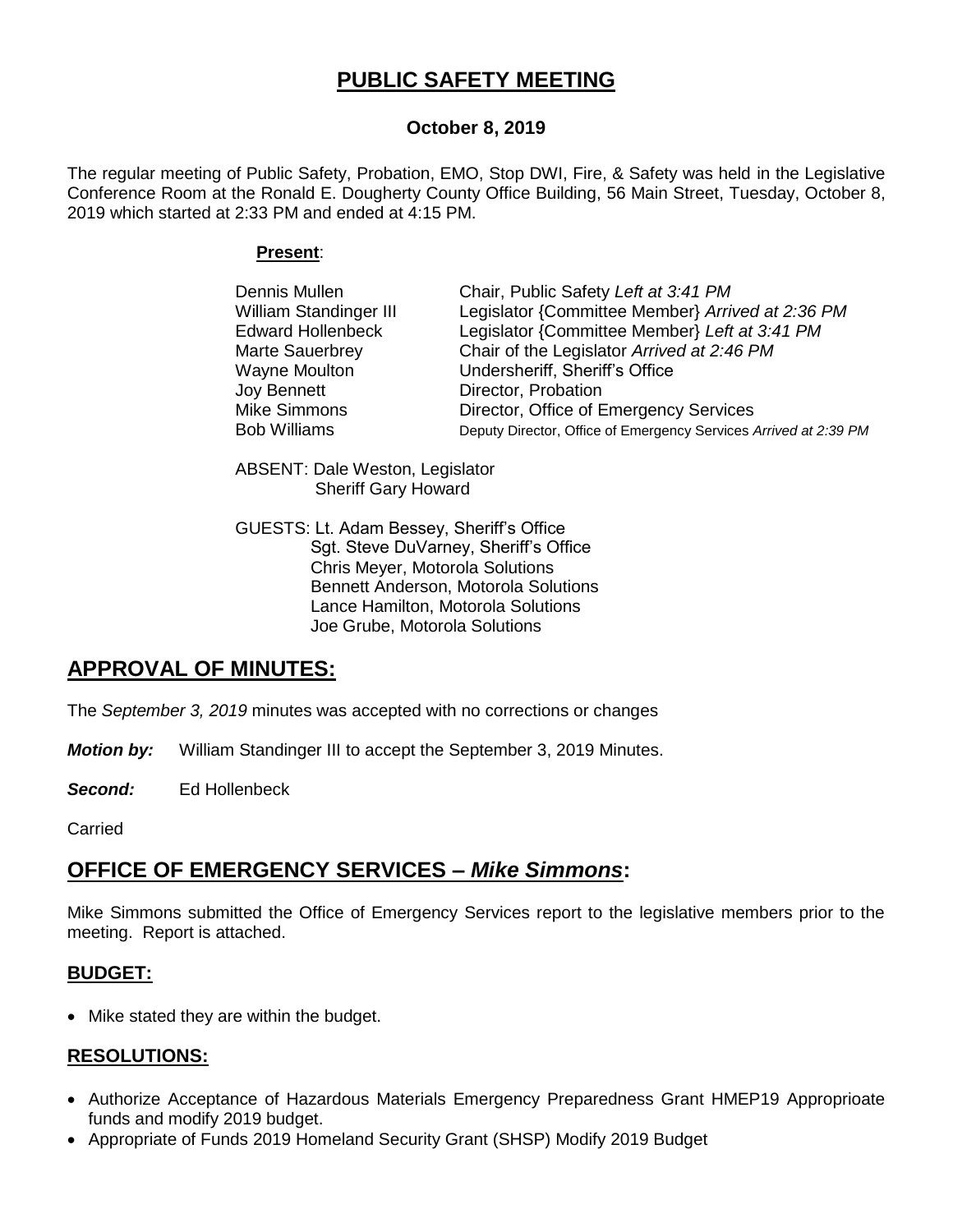- Appropriate of Funds Community Projects Appropriate (NYS Senator's Initiative Grant 2010 #TM02905) and Amend Budget Emergency Services
- Modify 2019 Budget and Transfer Funds SHSP2017 Grant Office of Emergency Services
- Authorize the submission of EMPG19 Grant Application

The Legislators present have no problems with moving these resolutions on; committee agreed to move these forward.

## **HIGHLIGHTS:**

- Attended meetings Southern Tier East EMO meeting (monthly meeting Mike Simmons attends); and Lakes District EMO Meeting (Bob Williams attended).
- Waverly Radio Project Ran into a problem. Microwave won't work hills block the signal. Plexicom is planning connection now.
- HazMat Team no calls
- Fire Investigation Team one  $(1)$  call.
- Search and Rescue no calls
- EMS Fall EMS classes have begun with over 30 students registered.
- NYSEMS has issued new EMT Protocols. All EMT's must take a test to show that they have reviewed them.
- Mutual Aide plans need to start working on developing countywide plans.
- Interoperable Fire Radio System Kevin Karn, a consultant from the New York State Technology Enterprise Corporation, to help assist us in procuring SICG funding and system development. We have a good chance in getting the money.
- NYSDOT met with county chiefs at their last meeting to discuss traffic safety and the significance of road closures. DOT's position is that they need to get the roads open as soon as possible after fire activities are concluded. Some pushback from the fire service has occurred and is expected to occur while both NYSDOT and the Fire Service bot become more accustomed to working together. When possible, a member of our office has and will respond to monitor and assist in the decision-making process for extended road closures.
- EOC Planning and Mass Fatality Plans have been completed
- Hazardous Materials Exercise involving the LEPC was conducted 9/11/2019
- Managing Volunteers Training was cancelled.
- Emergency Operations Plans for all Town and Villages have been collected and compiled into a single source. Co. Leg. Standingers stated that the Village of Candor didn't have an emergency plan after the recent storm. Mike stated that he can help Eric Halstead create a plan. NYSEG gave their maps of their power grinds. NYSDOT came and took care of the trees that were down while NYSEG put power lines back up.
- Bob attended Disability Awareness Training in Manlius. He spoke about the communication tools with the deaf. He stated they were briefed on federal and state laws.
- Motorola has completed their proposal and presented it to the County Legislators that were present.

## **GRANTS:**

• Mike stated that he's working on them.

# **PROBATION –** *Joy Bennett:*

Joy Bennett, presented the following information to the committee. Report is attached.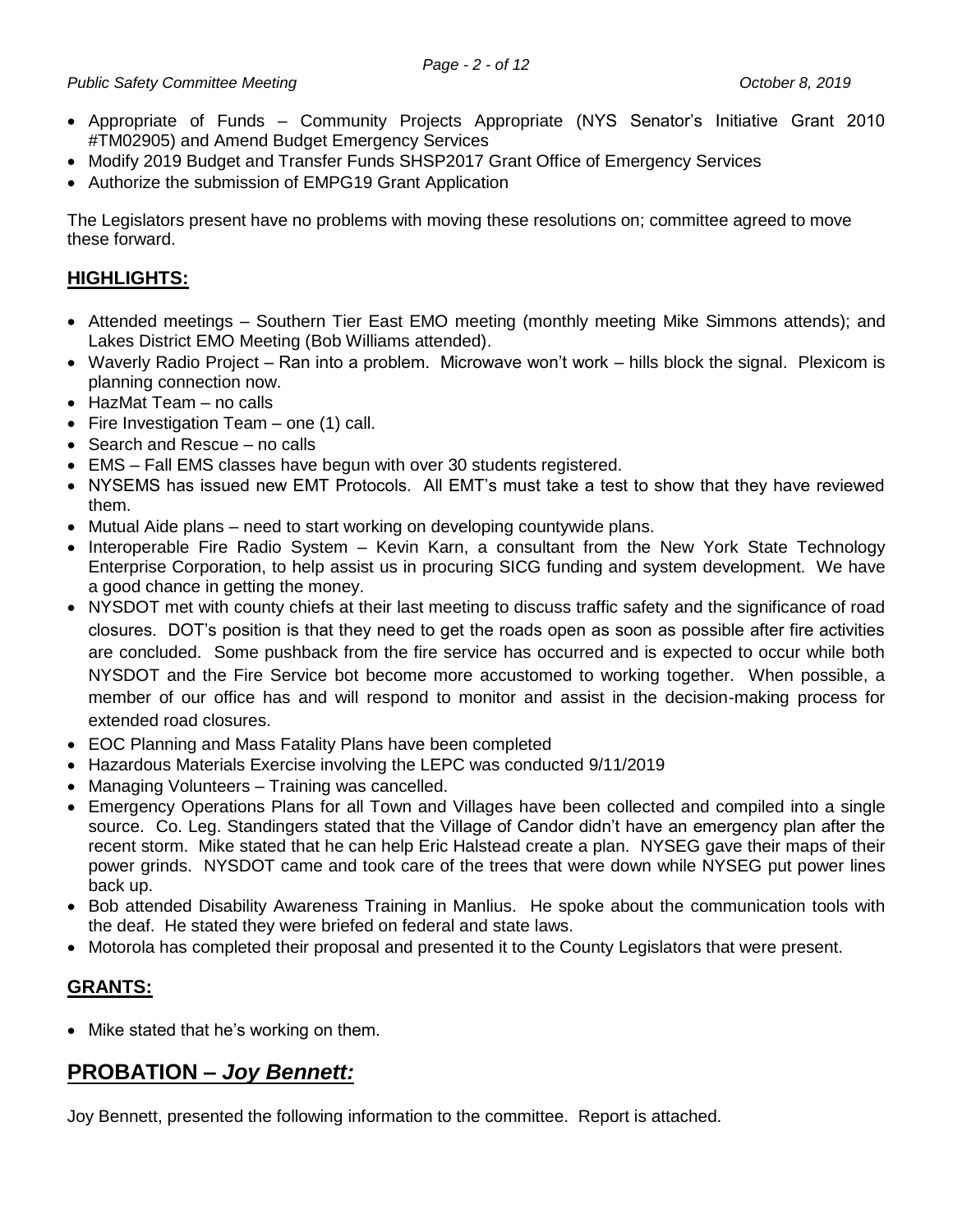## **RESOLUTION:**

• Transfer of Funds and Modify 2019 Budget

The Legislators present have no problems with moving these resolutions on; committee agreed to move these forward.

## **HIGHLIGHTS:**

- County cars Probation has four county cars (two Chevy Malibu each with around 140K miles. Ford Focus transmission needs replacement – beyond warranty. 2018 Ford Escape – blown engine. Been at the dealership since August 26<sup>th</sup>. Al advised waiting for parts. Both Chevys have all rotors replaced. Received another 2012 Ford Focus from Al that was for the Legislators to use if they needed it.
- Raise the Age Plan the county received almost \$90k from the state except \$283.00. Director stated to the state said the reason for the \$283.00 was because the product was purchased before 4/1/18. A copy of a memo from DCJS/OPCA was shared with the financial people and after several emails the state advised that Tioga is the first county to claim this, and the state needs to figure out how to reimburse it. Probation reviewed a Webinar on auditing RTA claims. We need a clear audit trial for all claimed expenses especially with claiming ½ salary of an Office Specialist I.
- RTA 10/1/2019 17 year olds charged with a Misdemeanor will be issued JD Appearance Ticket to Probation, 17 year old charged with Felonies will be arraigned in Youth Part. OCA is not going to pay Tioga's two approved Justices for RTA arraignments afterhours – they advise this is a voluntary position. DCJS was advised of this situation that happened in August and they advised they would be in contact with OCA about this.
- Bail Reform Defendants that are currently in jail or on RUS will need to be evaluated by 1/1/2020 for probable release to be in compliance with new law. Judge Keene advised that Probation would send court a list of felony level defendants currently on PTR in December for court to review for release. A similar list will have to be sent to every Justice court that has released a defendant into PTR also.
- COTI both COTI programs are going well.
- e-Connect Program by Columbia University, using a tablet we are screening all JD youth coming through the department for suicide and substance abuse needs. We had a higher risk youth last week. Could not follow protocol to contact MHC as youth was already engaged with a therapist. We advised the therapist of suicide risk and explained the protocol.
- CAP waiting for court dates. This will impact PTR.
- Submitted the New York State Pretrial Release Services checklist questionnaire for the county after reviewing it with the chair of the Leg. Public Safety Chair was cc'd on the email of the submitted document to OCA. OCA was advised that the county will provide no judicial decision aid to courts effective 1/1/2020. OCA was further advised that Tioga County will not be providing Electronic Monitoring services to the courts for PTR as there are no companies in NYS that meet the statutory requirements.
- ATI funding we expect to get reduced funding for PTR as it is a performance based, meaning we must meet the goals established by DCJS to get funding which is \$5,175. Half the program year will be under the old standards.
- Electronic Monitoring 3 units in use. One of those units is on PTR case on a DV case. The defendant cut off the unit, court and local police notified.
- Community Service crews scheduled for Saturday and Sundays
- Pre-Trial Release we have 31 defendants released 9 released RUS and 22 released PTR.
- Juvenile Delinquency Services 2 JD Appearance Tickets for the month of September. One Felony charge of Criminal Mischief and one Misdemeanor. The youth charged with a Felony is open for diversion services. Youth charged with Misdemeanor has an intake appointment today (10/8/2019).
- Alternative to Detention Planning Cayuga Counseling program for juvenile is operating and working with Tioga County youth. Two part-time employees have been hired and are working out of the Probation Department. They are being paid with the RTA Plan.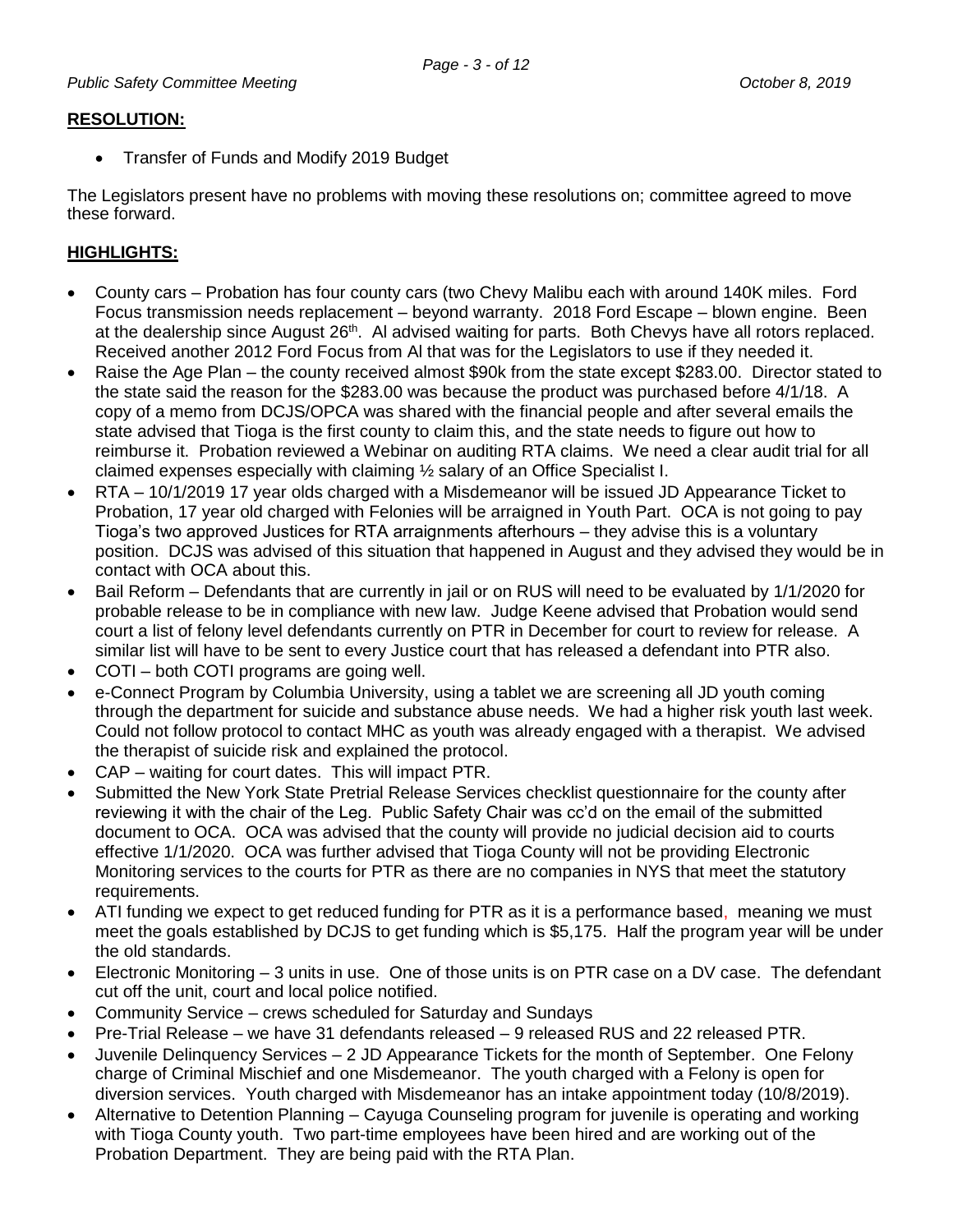Chairperson Marte Sauerbrey stated there is going to be a meeting on Bail Reform with Probation, DA, county Attorneys, and Sheriff to have a plan in place.

# **SHERIFF –** *Wayne Moulton, Undersheriff, on behalf of Gary Howard***:**

Undersheriff Wayne Moulton, presented the following information to the committee. Report is attached.

## **Budget:**

 Jail Medical Expenses over Budget. Sheriff Howard will need to move money to cover. He will discuss at November's meeting.

## **RESOLUTION:**

- Authorize 2020 Contracts with SADD School Associates STOP DWI
- Appropriation of funds 2019 Homeland Security Grant (SHSP) modify 2019 Budget Office of Emergency Services and Sheriff's Office
- Approve 2019-2020 STOP DWI Plan
- Authorize Acceptance of 2020 NYS PTS Grant (PTS-2020-Tioga Co SO-00348-054) Appropriation of Funds and Modify 2019 Budget Sheriff' Office

The Legislators present have no problems with moving these resolutions on; committee agreed to move these forward.

## **Highlights:**

- Civil Rob Blaasch is now the Spencer School Resource Officer and now Randy Kipling has replaced Rob's position. Civil has brought in \$6,181.74.
- Corrections One (1) full-time position is vacant. Two (2) Correction Officers are at the Broome Corrections Academy and will complete their training in November. One cook position is filled.
- Road Patrol one full-time position vacant. Waiting to fill until next Academy Training.
- E911 Communications Currently all positions are filled.
- Labor issues Correction Officers filed a grievance about them being fed. They won their grievance. Negotiations has begun for the TCCA.
- $\bullet$  Litigation Issues One case is still active. Trial was set for September 16<sup>th</sup> and now to restart October 29th .
- Average daily inmate population for the month of September 2019 was 68.
- ATI worked four (4) full weekends during the month. They did the following: picked up trash (58 bags) on Route 17c Owego and Halsey Valley Road; cleaned the Tioga County Fairgrounds; painted at the Tioga County Boy's and Girl's Club; Lawn work at the Richford and Waverly Cemeteries and the two county towers (Spaulding and Popple).
- CAP court Buildings and Grounds fixed the awning. Undersheriff Moulton stated that when he was on the Town of Owego Board (he has since resigned from) they have set aside money for the CAP court.
- $\bullet$  On October 21<sup>st</sup>, putting a fence around the backup center.
- Passed around the health service break down for the months at the Sheriff's Office to all the County Legislators that were present.

Respectfully submitted,

Kristen Kallin Secretary to the Director of Probation October 9, 2019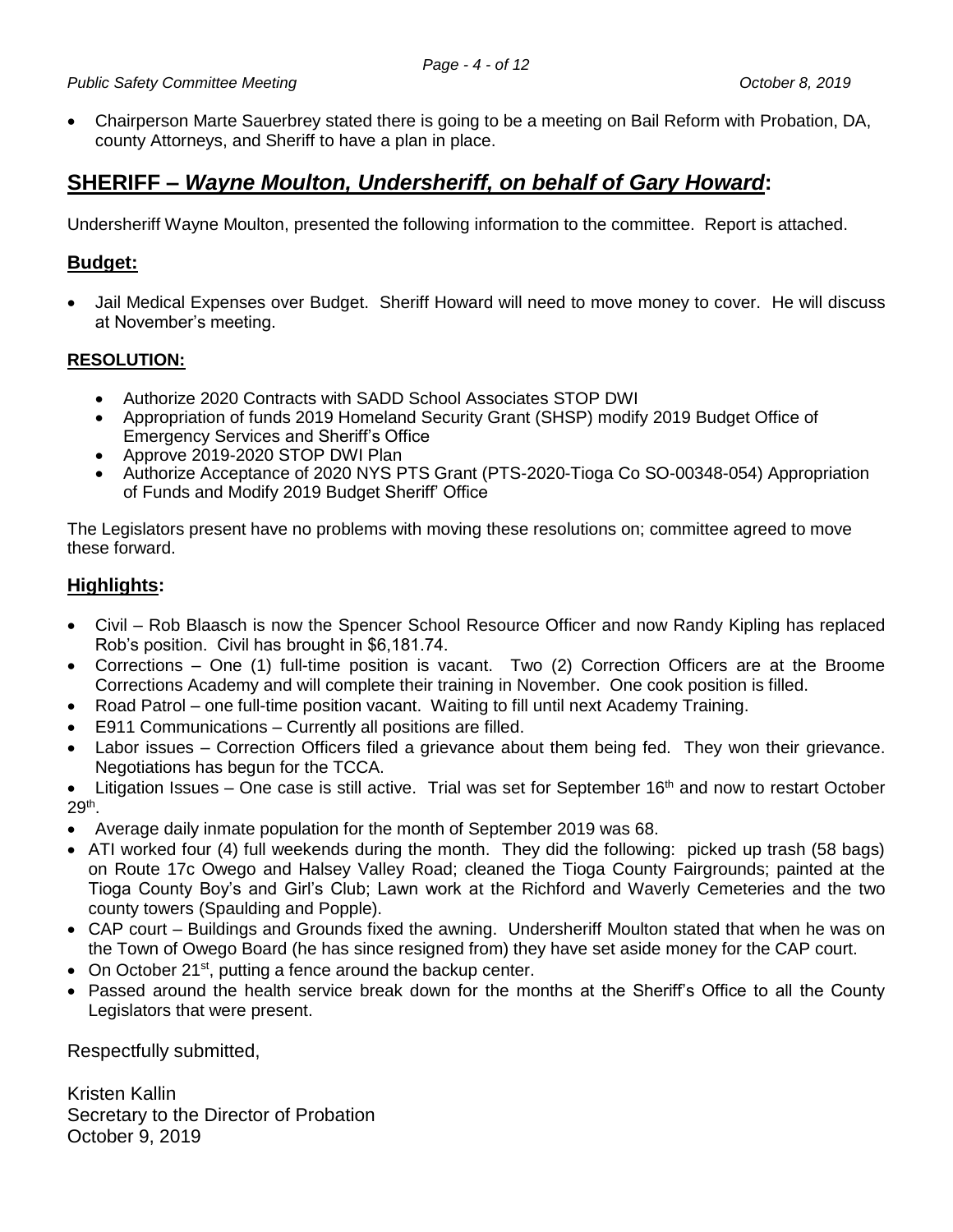

- DATE: October 8, 2019
- TO: Sheriff Howard

RE: October (2019) Public Safety - Reference Notes

#### **Personnel Issues:**

- 1. *Civil Office*
	- a) Brought in \$6181.74

#### 2. *Corrections Division*

- a) Currently have one position not filled.
- b) Two (2) Corrections Officers are at the Broome Corrections Academy and will complete in November.

#### 3. *Road Patrol*

- a) Currently have one (1) Road Patrol Deputy position vacant. It is expected we will fill this off the certified civil service list. Physical agility tests for that list have been performed.
- b) Currently have one (1) Deputy Sheriff attending the Broome Co. Police Academy until November.

#### 4. *E911 Emergency Communications Center*

a) Currently all positions are filled.

#### **Labor Issues:**

- 1. Corrections Officer's grievance.
- 2. T.C.C.A. negotiations have begun. Next meeting is October 16<sup>th</sup>.

#### **Litigation Issues:**

1. One case is still active. Trial was set for September 16<sup>th</sup> and now to restart October 29th.

#### **Budget**:

- 1. Budget is on track with the exception of Jail Medical Expenses and overtime.
- We may have extra expenses from the Apalachin homicide. To date there is 4 defendants and the DA wants them separated. Therefore, we have 1 with 2 boarded out and 1 will be extradited from PA this month.
- 2. We have surpassed our yearly inmate boarder revenue projection.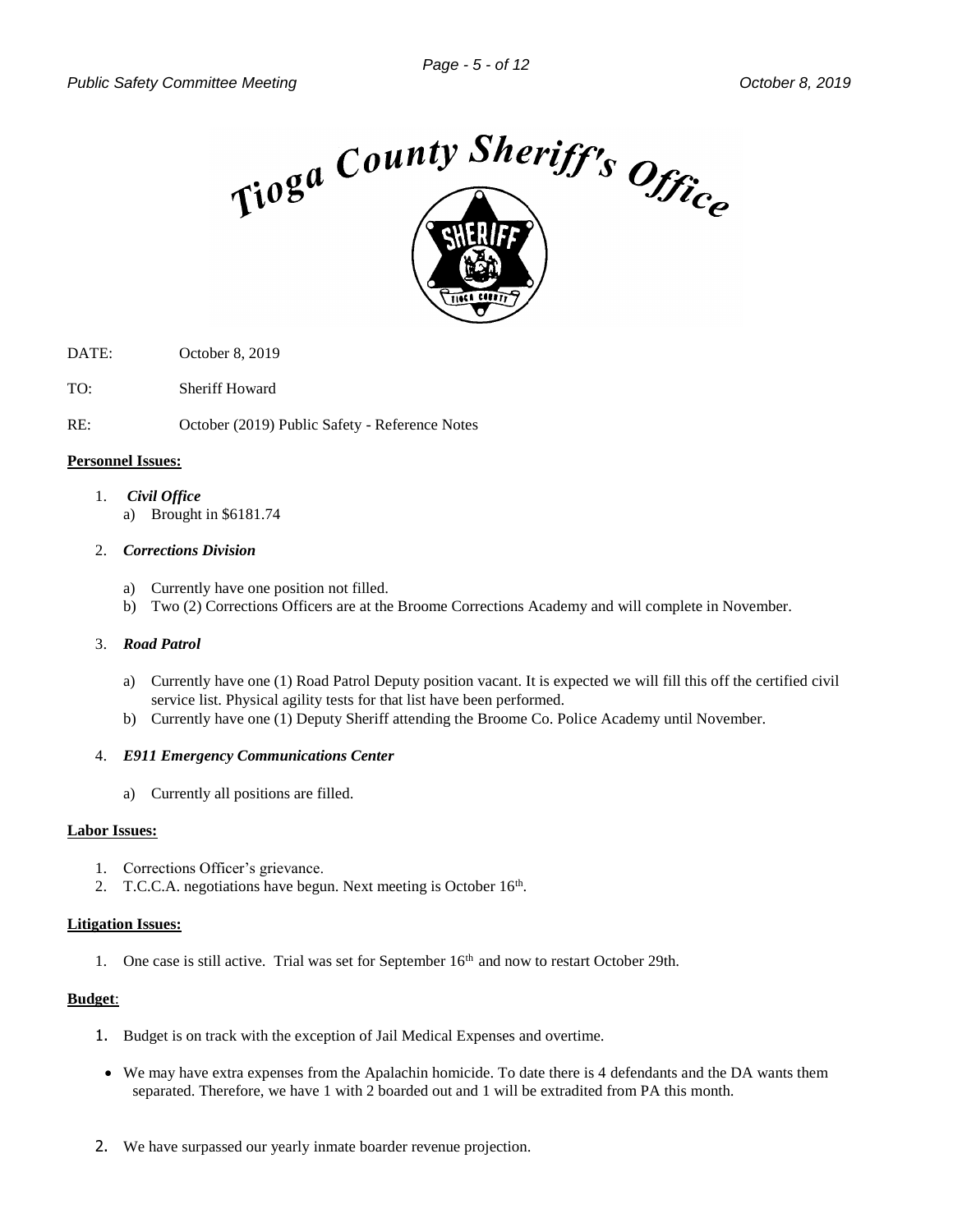#### **Current Projects:**

1. Building and Grounds is done building a roof cap for CAP Court

#### **Miscellaneous:**

- 1. Average daily inmate population for the month of September was 68.
- 2. ATI worked 4 full weekend during the month. Work included:
	- Picked up trash (58bags) Rt. 17c Owego; Halsey Valley Road
	- Cleaned Tioga County Fairgrounds
	- Painted at the Tioga County Boy's and Girl's Club
	- Lawn work Richford & Waverly Cemeteries 2 County Towers

#### **Resolution:**

- 1. SADD contract
- 2. Stop DWI
- 3. SHSP
- 4. PTS Grant

**Public Safety Committee Meeting**

Probation Department Report October 8, 2019

Article I. Budget Status:

2019 budget on track

#### **Issues:**

1. County Cars- Probation has 4 county cars- Two Chevy Malibu each with around 140K miles on them, a Ford Focus with around 98K miles and the new Ford Escape SUV. In the last month, all four cars have had mechanical problems. Chevy Malibu #1- all 4 rotors replaced

Chevy Malibu #2 – all 4 rotors replaced

Ford Focus- transmission needs replacement – beyond warranty Ford Escape – "blown engine" Vehicle is under warrant and has been at the dealership since August 29<sup>th</sup>. Al is advising us the dealer is waiting for parts to repair the vehicle.

The original Ford Focus has been removed and a new to us, 2012 Ford Focus was delivered on 10/4

- 2. RTA plan First voucher was submitted and approved by DCJS except for \$283. County has now received almost \$90K in funds from Raise the Age. Subsequent vouchers will be submitted but for only small amounts for i-pad services and any OT claimed. We have been advised we will need to create a clear audit trail for all claimed expenses; we are trying to make sure we have this covered.
- 3. Now that we have received funding, DCJS is requesting quarterly data reports for youth involved in services paid for by RTA funding.
- 4. RTA- final phase began 10/1/19, this second phase of the legislation has always been expected to have the larger impact on Departments as it involves 17 year olds. 17 year olds charged with Misdemeanors will be a JD appearance ticket to Probation, 17 year olds charge with Felonies will be arraigned in Youth Part.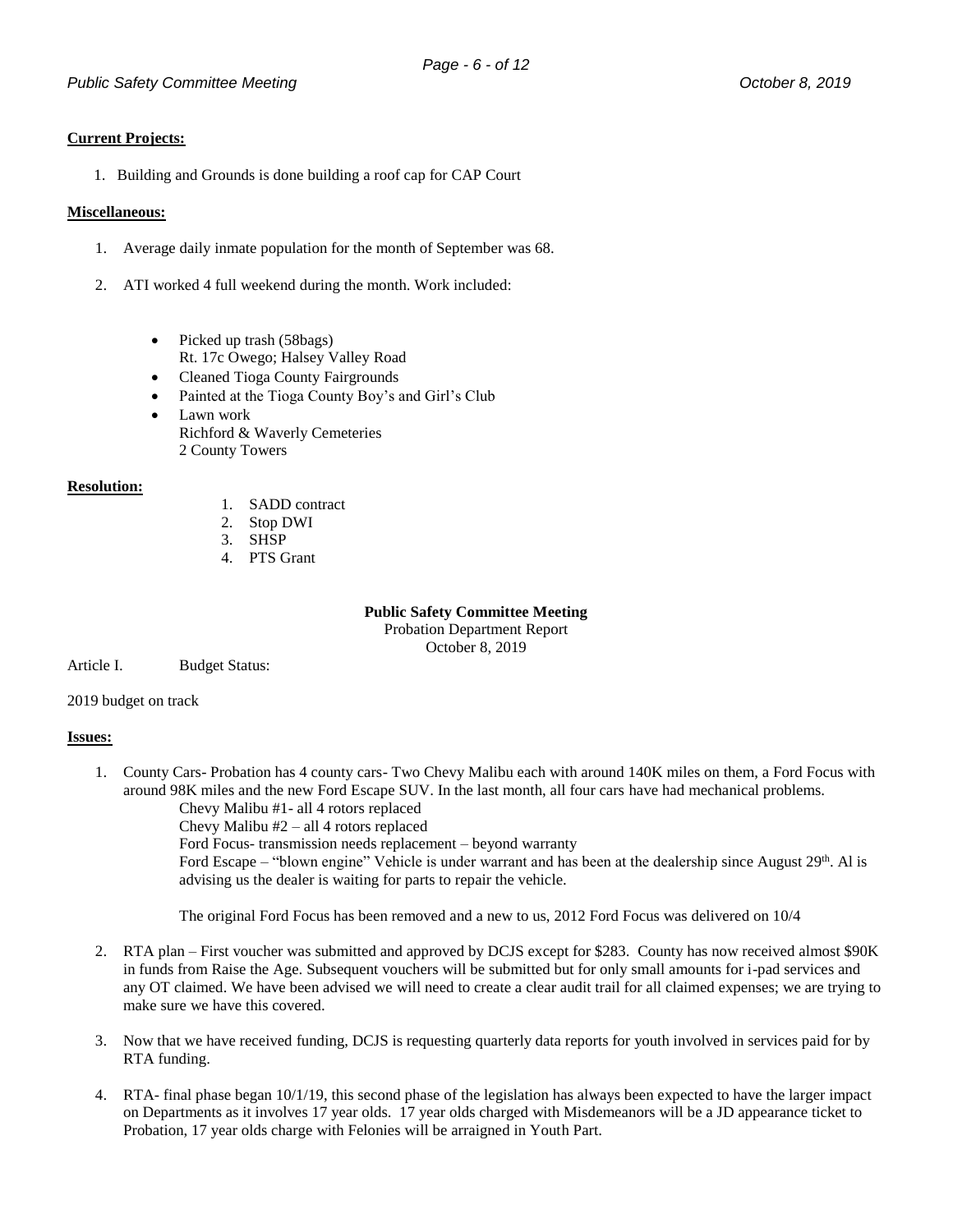#### *Public Safety Committee Meeting October 8, 2019*

- 5. In August 2019, we had a juvenile picked up by Sheriff's office after hours, Deputies advised youth needed to go to detention. Youth had been in non-secure detention a few day previous and was released by the Judge. Due to a new arrest, TCSO felt the youth needed to go to Secure detention afterhours. Under the new regulations the detention facility advised they would not accept the youth unless it was court ordered. Probation implemented the RTA afterhours plan crafted with the 6th Judicial District. The following people were called and asked to appear in Town of Owego Justice Court at 9:30pm: County Attorney, Attorney for Child, parent, LE with youth in custody, Justice Hogan, Probation Supervisor and Director. Hearing was held and youth was remanded to secure detention and matter was transferred to Family Court the next am. Current status: OCA is not going to pay Tioga's two approved Justices for RTA arraignmentsthey now advise this is a voluntary position. Attorney for the child is paid by OCA, just not the Justice. This may become an issue in the future if an after-hours arraignment is requested. DCJS was advised of this situation they advised they would be in contact with OCA about this.
- 6. Bail Reform- Presented training at NYSAC on this topic. Defendants that are currently in jail or on RUS will need to be evaluated 1/1/20 for probable release to be in compliance with new law. Law mandates that almost all misdemeanors and most felony arraignments will result in release of defendant –ROR status. Judge Keene advised that Probation would send court a list of felony level defendants currently on PreTrial in December 2019 for Court to review for release. A similar list will have to be sent to every Justice Court that has a defendant on PreTrial as of December as well.
- 7. Probation is continuing to work with both COTI programs in completing substance abuse evaluations at the Probation Department as well as remaining in contact with the Trinity program in the Jail. ACBC comes to the Department on Mondays, Wednesdays and Fridays. Trinity comes on Tuesdays and Thursdays. They are available to talk to probationers or to complete Drug/Alcohol evaluations, helped to arrange for insurance coverage and meet with a peer. Defendants are also referred to ADS.
- 8. We are implementing e**-Connect** Program by Columbia University, using a tablet we are screening all JD youth coming through the Department for suicide and substance abuse needs with the GAIN-SS product. The youth will be scored with seriousness of their needs. We have a protocol worked out with the Mental Health Clinic for how youth will be referred depending on their score on the assessment tool. Had a higher risk youth last week- Class II. Could not follow protocol to contact MHC as youth was already engaged with a therapist at Greater Binghamton Health Center and parent wanted only that therapist contacted. Tried immediate telephone contact, office would not transfer call. Requested call back from therapist, this was done approx. 2 hours later. Advised therapist of suicide risk and explained protocol of contact with youth w/in 72 hours, therapist laughed, made appt. for 6 days later, therapist agreed to screen for suicide then.
- 9. Keeping appraised of CAP court start date as it will impact Pre-Trial Release program.
- 10. Submitted "New York State Pretrial Services Checklist" questionnaire for the county after reviewing it with the Chair of the Leg. Public Safety Chair was cc-ed on the email that submitted the document to the Office of Court Administration. OCA was advised that Tioga County does not have sufficient staff, software or funding to fulfill the statute requirements. OCA was further advised that the county will provide no judicial decision aid to courts effective 1/1/20, as the assessment tool and questionnaire used by PTR is not empirically validated and regularly re-validated and the state has not provided one that is. Finally, OCA was advised that Tioga County will not be providing Electronic Monitoring services to the Courts for PTR defendant effective 1/1/20 as there are no companies in NYS that meet the statutory requirements. ( We can still use EM as a condition of probation for adults and youth however)
- 11. ATI funding we expect to get reduced funding for PTR as it is performance based, meaning you must meet goals established by DCJS to get funding. Due to Bail Reform very few Misdemeanor cases will be placed in PTR, this will affect our funding. The ATI program year is 7/1/19-6/30/20, so half the program year will be under the old standards. Revenue from program is \$5,175.

#### **ATI Programs**:

- Electronic Monitoring  $-3$  units in use as an alternative to incarceration detention (ATI). One of those units is on a Pre-Trial Release case on a DV case. Unit was cut off, court notified, local police notified.
- Community Service –Crews scheduled for Saturdays and Sundays.
- $\bullet$  Pre-Trial Release Pre-Trial Release –currently have 31 defendants released from Tioga Co. Jail by a Justice Court or the County Court: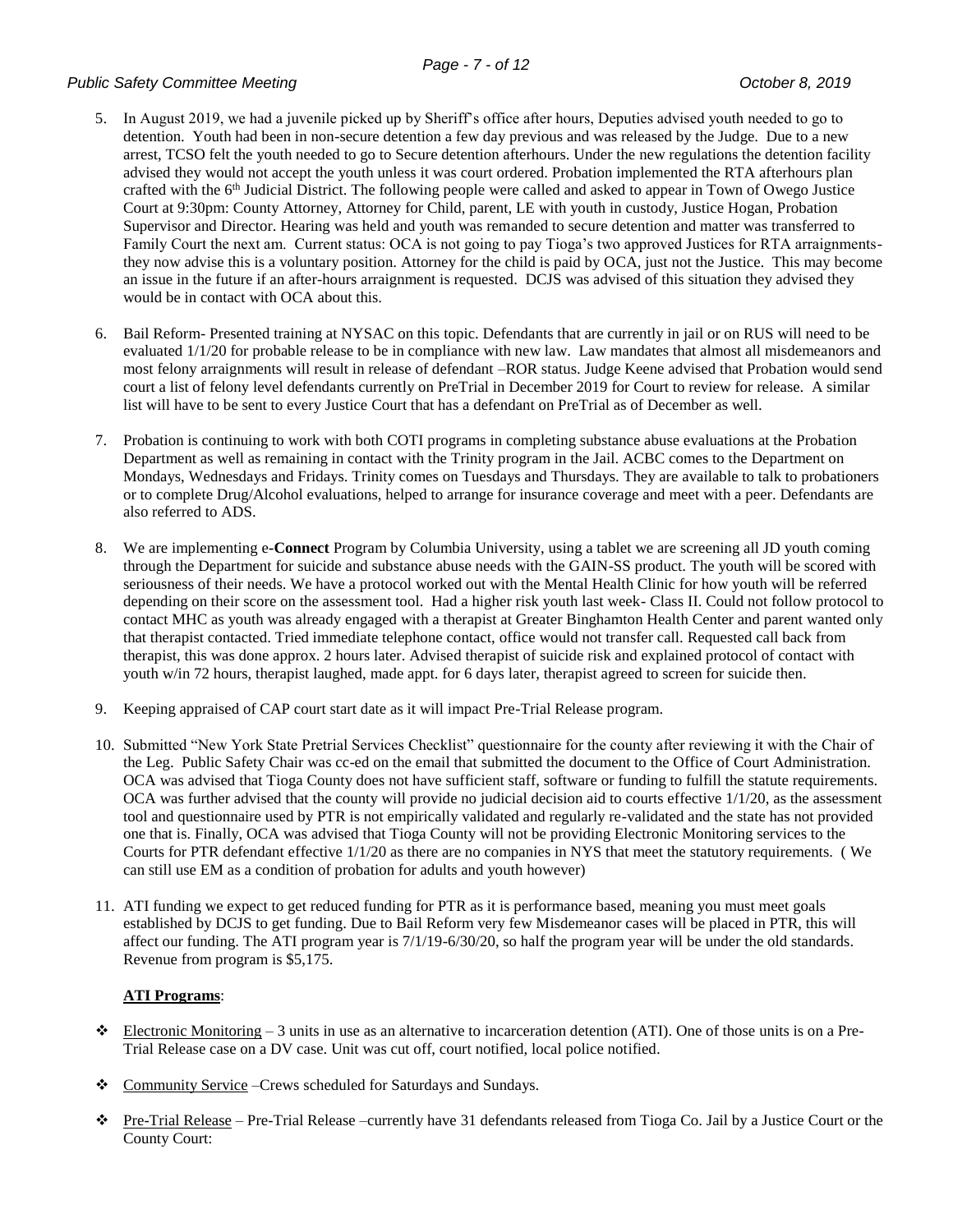- o 9 are released RUS meaning they report in person weekly to the Department and follow court orders for urine testing, alcohol/drug evaluations, etc.
- o 22 are released PTR meaning they telephone in weekly to the Probation Department to report any changes in their address or status.

#### **Juvenile Delinquency Services**:

2 Juvenile Delinquency Appearance Tickets were received in September 2019, one for a felony charge of Criminal Mischief and one for a misdemeanor charges. The youth charged with the felony is being opened for diversion services the youth charged with the misdemeanor has an intake appt scheduled for 10/8. The youth charged with the felony scored a Class II on e-Connect.

YTD: 23 JDAT received during 2019 (23 total cases in 2018)

**Alternative to Detention Programing**: Cayuga Counseling program for juvenile is operating and working with Tioga County youth. Two part time employees have been hired and are working out of the Probation Department. They currently have 8 open cases, the contract limit.

**Court Ordered Investigations:** 60 investigations for Tioga County courts (Criminal, Family and Surrogate) are due in the next 60 days.

**Supervision**: 300 cases ordered by Tioga County courts & Family Court

**Violation of Probation petitions**: 26 defendants have violation petitions pending against them in criminal & family court.

#### **Personnel:**

Still have an unfunded PO position

**Resolutions**:

None

#### REFERRED TO: PUBLIC SAFETY COMMITTEE FINANCE COMMITTEE

RESOLUTION NO. -19 TRANSFER OF FUNDS & MODIFY 2019 BUDGET PROBATION DEPARTMENT

#### **WHEREAS: Legislative approval is required for transfer of funds and budget modifications; and**

#### **WHEREAS: The Probation Department needs to increase the line item for Stationary Supplies and there is money in the line item for Protective Equipment; therefore be it**

RESOLVED: That the Probation Department's 2019 budget be modified and funds be appropriated as follows:

|     | From: A3140 520215 Personal Protective Equipment | \$832.80 |
|-----|--------------------------------------------------|----------|
| To: | A3140 540630 Stationary Supplies                 | \$832.80 |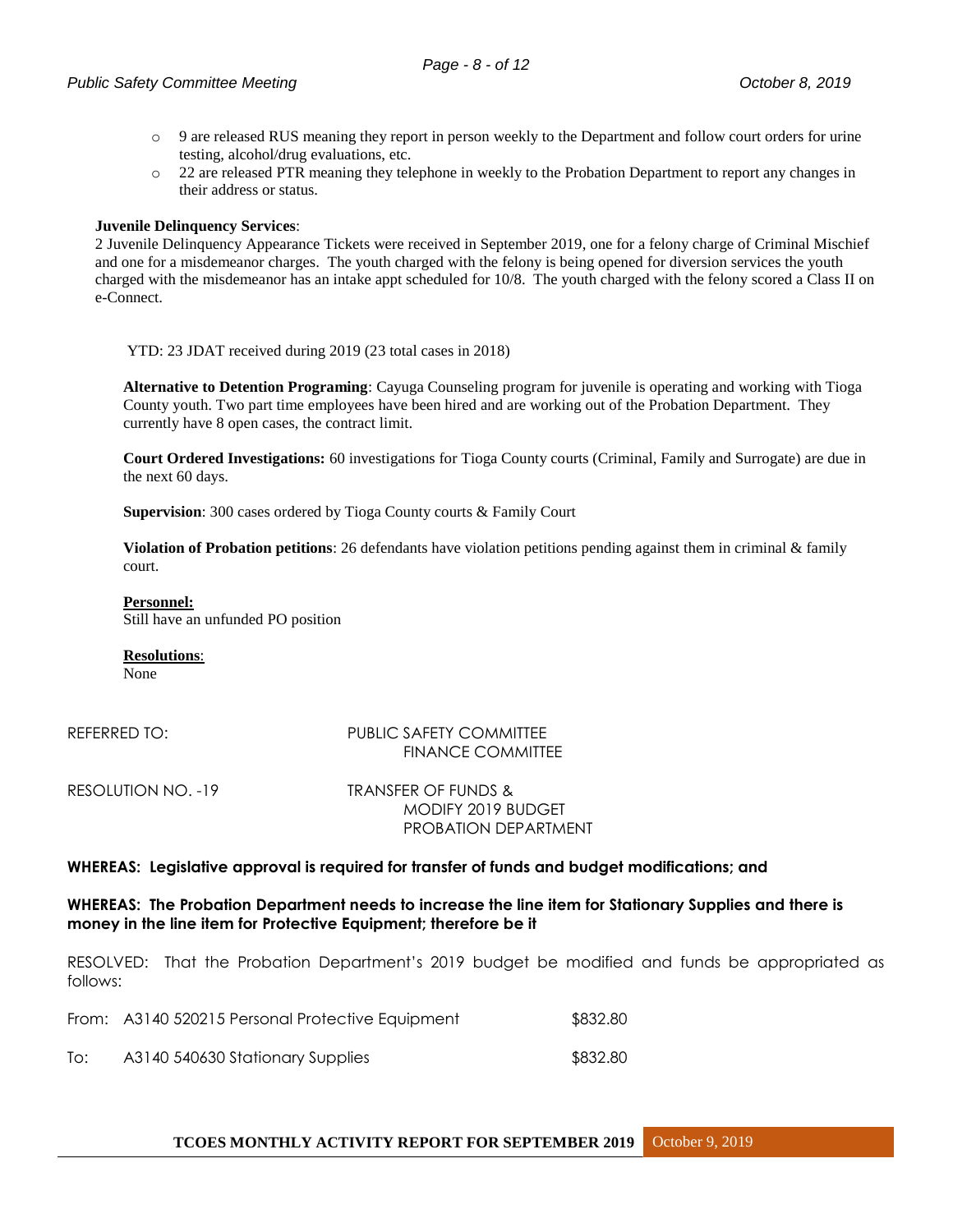**Budget:** Within Budget - See attached spreadsheets

**Resolutions:** Authorize Acceptance of Hazardous Materials Emergency Preparedness Grant

HMEP19 Appropriate funds & modify 2019 budget.

Appropriation of Funds 2019 SHSP Homeland Security Grant/Modify 2019 Office of Emergency Services and Sheriff.

Appropriation of Funds - Community Projects Appropriation (NYS Senator's Initiative Grant 2010 #TM02905) and amend Emergency Services.

Modify 2019 Budget and Transfer Funds – SHSP17Grant Office of Emergency Services.

Authorize the submission of EMPG19 Grant Application.

#### **Monthly Activity:**

- 1. Monthly Meetings Attended
	- a. Southern Tier East EMO Meeting
	- b. Lakes District EMO Meeting

#### 2. Grants

- a. SHSP18 I am Responding Program
- b. EMPG17 Received Grant for salaries
- c. SICG16 Closed 12/31/18 Just received reimbursements from grant after over a year of work to correct deficiencies in procurement practices were identified by grant financial officials. Approximately \$442,000 was recovered.
- d. SICG17 Interop. Grant Approved started using for Waverly Upgrade Needs an extension prior to the end of the year.
- e. HMEP18 Approved
- f. SICG18 Formula Grant Approved nothing spent
- g. SIGC-18 Targeted Grant Denied
- h. SHSP19 Received
- i. EMPG19- Received
- j. SICG19 Formula Applied
- 3. Other Emergency Services Activities
	- a. Waverly Radio Project Fire Radios installed. Need to determine how to connect to dispatch. Microwave won't work – Hills will block the signal. Plexicom is planning connection now.
	- b. HazMat Team 0 Calls
	- c. Fire Investigation Team 1
	- d. Search and Rescue 0

#### 4. EMS

- a. Fall EMS Classes have started. Over 30 students are registered.
- b. NYSEMS has issued new EMT Protocols. All EMT's must take a test to show that they have reviewed them.
- c. Regional Medical Advisory Committee has sent out guidance to the counties so they can start working on developing countywide mutual aid plans.
- 5. Interoperable Fire Radio System
	- a. Our office has also been working with Mr. Kevin Karn, a consultant from the New York State Technology Enterprise Corporation who we have a resolution to contract with his firm to assist us in procuring SICG funding and system development.
	- b. Motorola has completed their proposal and will in attendance at this meeting to provide additional information and answer questions.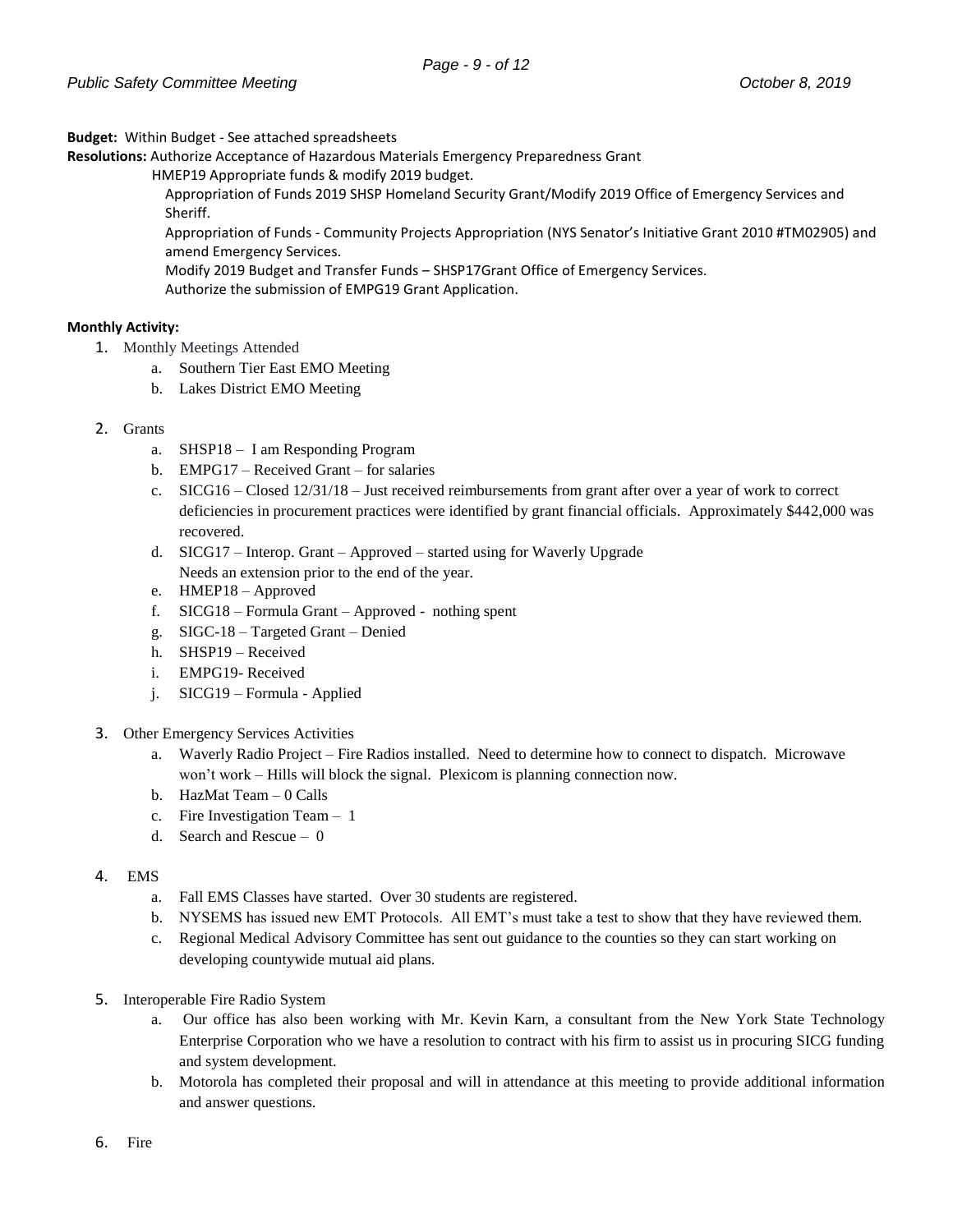#### *Public Safety Committee Meeting <i>Public Safety Committee Meeting October 8, 2019*

- a. Preparing job descriptions for Deputy Coordinator positions to be in charge of the Hazardous Materials Team and the Technical Rescue Team
- b. NYSDOT met with county chiefs at their last meeting to discuss traffic safety and the significance of road closures. DOT's position is that they need to get the roads open as soon as possible after fire activities are concluded. Some pushback from the fire service has occurred and is expected to occur while both NYSDOT and the Fire Service bot become more accustomed to working together. When possible, a member of our office has and will respond to monitor and assist in the decision-making process for extended road closures.

#### 7. EMO

- a. EOC Planning and Mass Fatality Plans have been completed
- b. Hazardous Materials Exercise involving the LEPC was conducted9/11/19
- c. Managing Volunteers Training is was cancelled by DHSES minimum of 25 students was not met.
- d. Emergency Operations Plans for all Town and Villages have been collected and compiled into a single source. HMEP-18 Grant money used for this endeavor.
- e. Bob attended Disability Awareness Training In Manlius (Bob to Comment)

#### REFERRED TO: PUBLIC SAFETY COMMITTEE FINANCE COMMITTEE

RESOLUTION NO. -19 AUTHORIZE ACCEPTANCE OF HAZARDOUS MATERIALS EMERGENCY PREPAREDNESS (HMEP19 HE19-1005-D00) APPROPRIATION OF FUNDS & MODIFY 2019 BUDGET EMERGENCY MANAGEMENT

WHEREAS: The Office of Emergency Services applied for and was awarded a Homeland Security and Emergency Services (DHSES) grant of \$6,465, in which 20% (\$1,293) will be County funded monies; and

WHEREAS: This funding must be accepted and appropriated; therefore be it

RESOLVED: That the Tioga County Legislature authorize the acceptance of this award; and be it further

RESOLVED: That the 2019 budget be modified and funds be appropriated to the following accounts:

| FROM: | A3360.433567 HME19 DHSES State Aid      | \$5,172 |
|-------|-----------------------------------------|---------|
| TO:   | A3360.540140 HME19 Contracting Services | \$6,465 |

#### REFERRED TO: PUBLIC SAFETY COMMITTEE FINANCE COMMITTEE

RESOLUTION NO. -19 MODIFY 2019 BUDGET AND TRANSFER FUNDS SHSP2017 GRANT OFFICE OF EMERGENCY SERVICES

WHEREAS: Resolution # 260-17 awarded the Office of Emergency Services a 2017 State Homeland Security Grant in the amount of \$69,980; and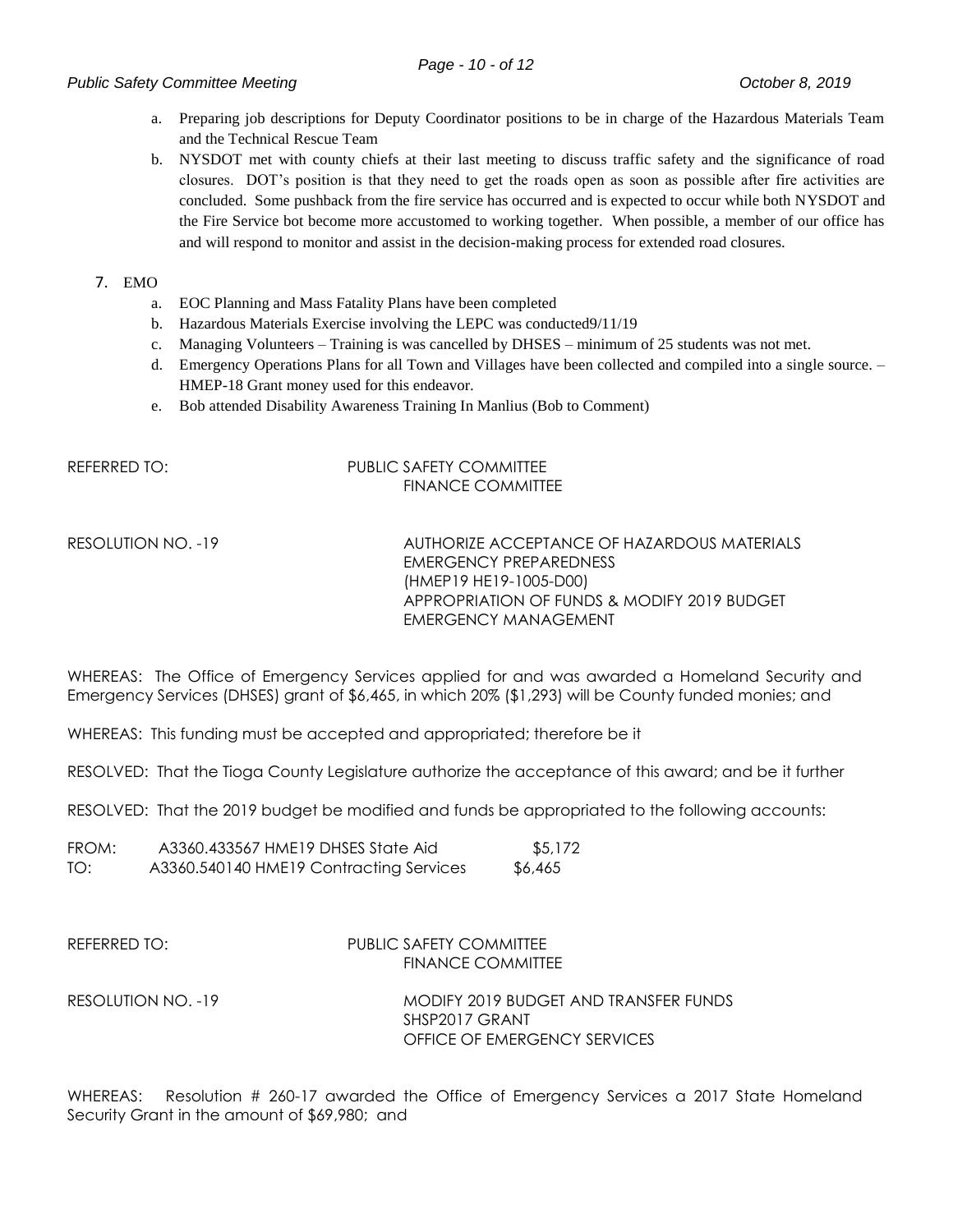### *Public Safety Committee Meeting October 8, 2019*

WHEREAS: The grant budget has been amended to reflect the costs associated with updating of the County's emergency management plans; therefore be it

RESOLVED: That the 2019 budget be modified and transfer of funds be made as below:

FROM: A3360.520090 SHS17 Computer \$2,000

 $TO<sup>2</sup>$ 

A3360.540140 SHS17 Contracted Services \$2,000

REFERRED TO: PUBLIC SAFETY COMMITTEE

RESOLUTION NO. -19 AUTHORIZE THE SUBMISSION OF EMPG19 GRANT APPLICATION OFFICE OF EMERGENCY SERVICES

WHEREAS: The NYS Office of Homeland Security and Emergency Services has announced the 2019 EMPG (Emergency Management Planning Grant) funding; and

WHEREAS: County Policy #47 requires that a resolution be approved before any such grant application is submitted. However, due to the short notification period, the Tioga County Office of Emergency Services had to submit an application for this funding by September 27, 2019; therefore be it

RESOLVED: That the Tioga County Office of Emergency Services be given authorization to apply for the 2019 EMPG grant application, after the fact, to be in compliance with county policy.

| REFERRED TO:       | PUBLIC SAFETY COMMITTEE             |
|--------------------|-------------------------------------|
|                    | <b>FINANCE COMMITTEE</b>            |
| RESOLUTION NO. -19 | <b>APPROPRIATION OF FUNDS</b>       |
|                    | 2019 HOMELAND SECURITY GRANT (SHSP) |
|                    | MODIFY 2019 BUDGET                  |
|                    | OFFICE OF EMERGENCY SERVICES        |
|                    | SHERIFF'S OFFICE                    |

WHEREAS: The New York State Office of Homeland Security Program (SHSP) has been awarded a grant of \$69,980 (contract #C973990) to the Tioga County Office of Emergency Management; and

WHEREAS: 75% (\$52,485) of said grant will be appropriated to Emergency Management and 25% (\$17,495) will be appropriated to the Sheriff's Office; and

WHEREAS: Appropriation of funds requires Legislative approval; therefore be it

RESOLVED: That the 2019 NYS Homeland Security Grant (contract # C973990) be appropriated as follows:

FROM: A3360.433567 SHS19 Homeland Security 2019 Revenue \$52,485

TO: A3360.540140 SHS19 Homeland Security Grant–Contracting Services \$26,500 A3360.520130 SHS19 Homeland Security Grant – Equipment (not Car) \$25,985

AND: